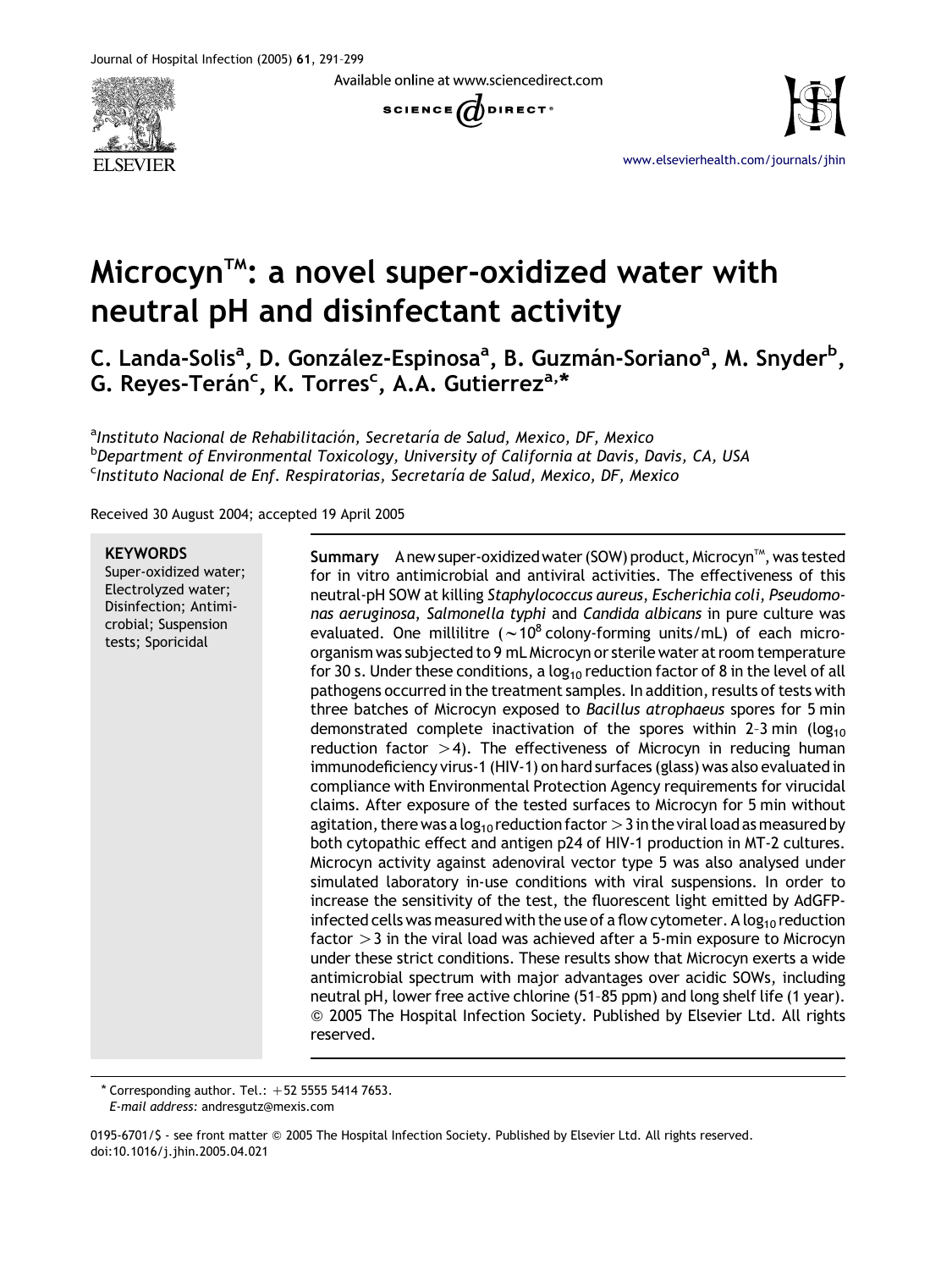# Introduction

Super-oxidized waters (SOWs) have been investigated as disinfectants for instruments and hard inanimate surfaces in hospitals.<sup>[1](#page-7-0)</sup> In endoscope disinfection, for example, SOWs have decreased the time, toxicity and costs of material disinfection.[2](#page-7-0) The literature also describes the use of SOWs on humans for various indications including the treatment of infectious skin defects or ulcers,  $3$ mediastinal irrigation after open heart surgery,<sup>[4](#page-7-0)</sup> and treatment of peritonitis and intraperitoneal abscesses.<sup>[5](#page-7-0)</sup> SOWs have also been recommended for handwashing in medical personnel.<sup>[6](#page-7-0)</sup>

In vitro, various SOWs exert distinct microbicidal activity against Escherichia coli, Staphylococcus aureus, Salmonella typhi, Salmonella enteritiditis, Listeria monocytogenes, Mycobacterium avium intracellulare, Mycobacterium tuberculosis and Candida albicans.<sup>7-9</sup> In contrast to other common disinfectants (e.g. ethanol), SOWs kill spores of Bacillus atrophaeus (formerly B. subtilis) and B. cereus. [10](#page-8-0) Acidic SOWs also modify the antigenicity of the surface protein of hepatitis B virus and the infectivity of human immunodeficiency virus-1 (HIV-1) in a time- and concentration-dependent manner.<sup>[11](#page-8-0)</sup>

Unfortunately, there are marked differences between the various SOWs tested to date (i.e. acidic, neutral or alkaline). It is known that various properties of electrolysed water, including pH, concentration of chlorine and oxidation–reduction potential (ORP), determine the germicide activity, shelf life and corrosion potential of each SOW. Acidic SOWs (pH 2–4) are active microbicidal agents as a result of the high active free chlorine (AFC  $>$ 650 ppm) at acidic pHs. $^{10}$  $^{10}$  $^{10}$  Unfortunately, acidic SOWs are corrosive and very unstable agents so their shelf life is extremely short.<sup>[12,13](#page-8-0)</sup> In contrast, the chlorine of SOWs decreases dramatically with the increase of pH from the acidic (pH 2.5) to the alkaline region (pH  $>$  9.0).<sup>[10,14](#page-8-0)</sup> Although alkaline SOWs also retain antimicrobial properties, they may not be as efficacious as acidic SOWs.

In order to maintain microbicidial activity and to increase tissue compatibility and shelf life, the production of neutral-pH SOWs has been attempted.<sup>15,16</sup> A Californian company has recently launched a neutral-pH SOW called 'Microcyn™'. This is an electrochemically processed aqueous solution manufactured from pure water and salt (NaCl). Electrical energy is used to produce a change in the aqueous solution resulting in a highly oxidized, neutral-pH water with a controlled amount of oxidizing species. Microcyn has a slight concentration of sodium  $(<55$  ppm) and chlorine (51–85 ppm), with a pH range of 6.2–7.8 and an  $ORP > 800$ . According to the manufacturer's data, Microcyn has a shelf life of one year.

Although Microcyn could be similar to other SOWs, the exact properties of each SOW are different in accordance with the previous statements. The purpose of this study, therefore, was to evaluate the disinfectant activity of Microcyn against various microbes including pathogenic vegetative bacteria, B. atrophaeus spores, fungi, adenoviruses and HIV-1 in vitro. Our results indicate that Microcyn is an effective disinfectant for which sporocide activity and appropriate applications are now being validated.

# Materials and methods

## Production of test substance (Microcyn)

The production of SOW is an electrolytic or redox reaction. Microcyn is produced in a single strength and is made up of 99.99% water with additional ions. Purified water and salt (NaCl) are the sole input materials for the production of Microcyn. The purified water passes through anode and cathode chambers that are separated from a middle salt (NaCl) chamber by ionic membranes in REDOX equipment (Oculus Innovative Sciences, California, USA). The most abundant ions are hypochlorous acid (0.002%) and sodium hypochlorite (0.003%), expressed as free available chlorine (FAC). Additionally, Microcyn contains other ions such as sodium chloride (0.001%), hydrogen peroxide (0.0004%), chlorine dioxide and ozone in extremely trace amounts  $\left($  < 0.0001%). The resultant output of this process is highly oxidized SOW (ORP $>800$ ) with a neutral pH (6.2–7.8), an FAC between 51 and 85 ppm, and a controlled amount of free radical ions. For all experiments, two to three different batches of Microcyn were used.

## Microbial challenge study

These assays were carried out in accordance with the Mexican Official Norm for germicidal testing, NMX-BB-040-SCFI-1999.<sup>[17](#page-8-0)</sup> Any product certified as a germicide must reduce the initial viable bacterial load of E. coli and S. aureus by 99.9999% in 30 s of exposure at the recommended dose. For this study, certified active cultures of E. coli (ATCC #1229), S. aureus (ATCC #6538) Pseudomonas aeruginosa  $(ATCC$   $#25619)$ , S. typhi $(CDC 99)$  and C. albicans (ATCC #10231) were obtained and aliquoted in sterile 0.25 M phosphate buffer (pH 7.1–7.3) to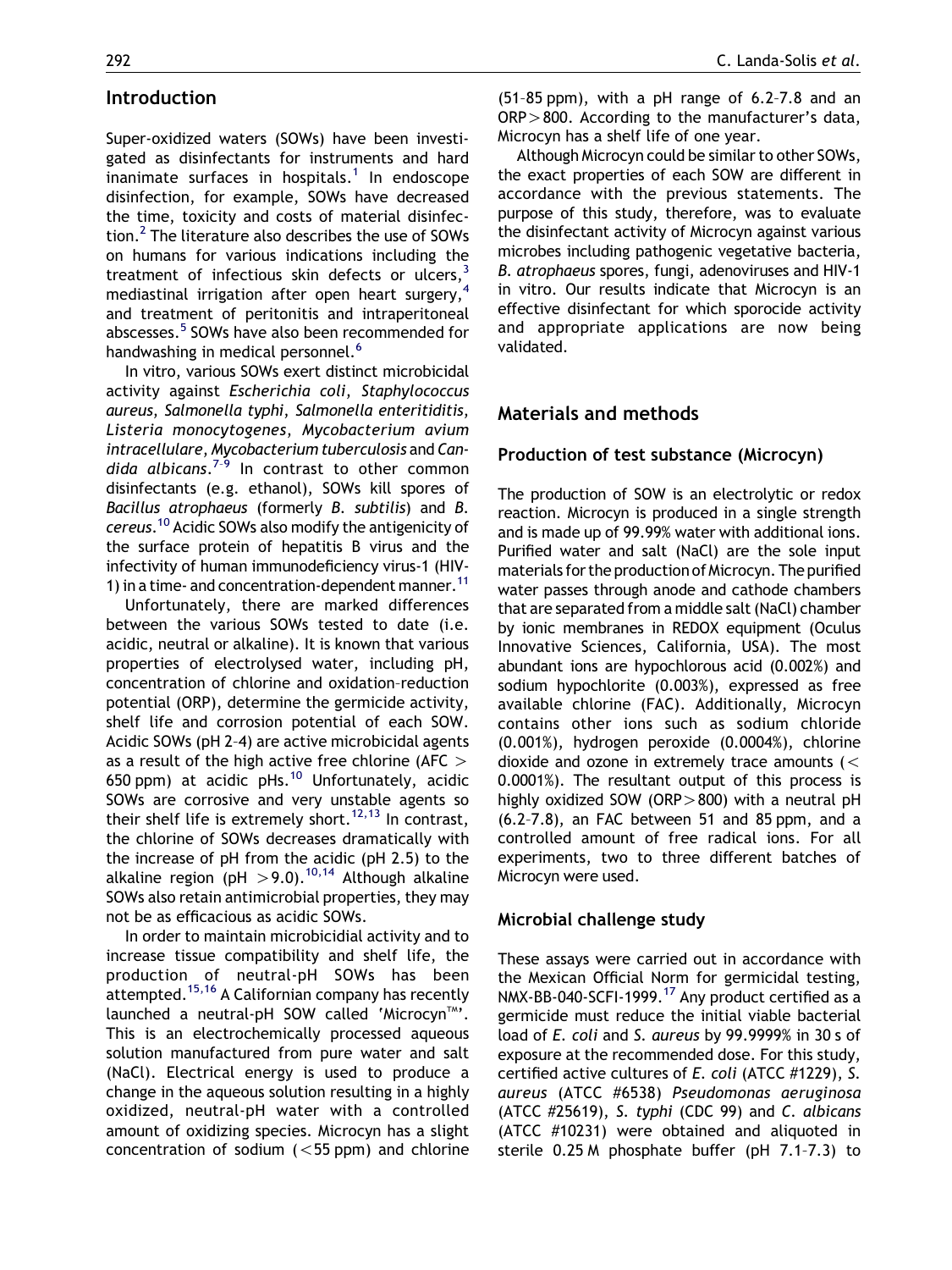obtain a final concentration of live micro-organisms of 75-125 $\times$ 10<sup>8</sup> colony-forming units (CFU)/mL. In total, 9 mL Microcyn solution was transferred into test tubes for each bacteria tested, utilizing a sterile pipette.

A calibrated time was commenced immediately once a 1-mL suspension of one of the above micro-organism suspensions was added to 9 mL of Microcyn. At the desired times (0.5, 1, 5, 10 and 15 min), the suspension of micro-organisms and Microcyn was gently shaken to obtain a homogeneous suspension, and 1 mL of this suspension was mixed with 9 mL neutralizing solution containing (in g/L): 5 tryptone, 2.5 yeast extract, 2.5 sodium bisulphite, 6 sodium thiosulphate, 0.02 bromo cresol purple, 1 sodium thioglycolate, 5 polysorbate 80, 10 dextrose and 7 soybean lecithin (Sigma, St. Louis, MO, USA). Subsequently, 1 mL of this mixture was plated on to a tryptic soy agar (TSA) plate and spread evenly over the entire plate surface. Two plates per condition were incubated at  $35^{\circ}$ C. The number of resulting colonies on each plate was counted after a 48-h incubation period. Appropriate positive controls for each micro-organism were always run in parallel using sterile, deionized water (control).

## Test cell cultures

 $MT-2$  cells (human CD4+lymphocytes) capable of infection by HIV were obtained from the Univer-sity of California, San Francisco, USA.<sup>[18](#page-8-0)</sup> Tissue culture media, antibiotics and fetal bovine serum were all purchased from Gibco (Carlsbad, CA, USA). Cultures were grown and propagated in HUT medium [RPMI 1640 media supplemented with 10% (v/v) heat-inactivated fetal bovine serum (FBS), 1% L-glutamine and 1% streptomycin–penicillin] and used in suspension. On the day of testing, cultures with 85% cell viability were acceptable for the study. Microcyn was filtered with a  $0.2$ - $\mu$ M membrane for the cell cultures.

The 293 cell line was originally obtained from the American Type Culture Collection (ATCC 1573). Cell cultures were grown and propagated in DMEM-F12 media supplemented with 10% (v/v) heat-inactivated FBS and 1% streptomycin-penicillin at 37 $\degree$ C and 5%  $CO<sub>2</sub>$ .

HeLa cells (ATCC CCL-2) were grown and propagated in DMEM media supplemented with 10% (v/v) heat-inactivated FBS and 1% streptomycin-penicillin at 37  $\degree$ C and 5% CO<sub>2</sub>.

### HIV-1 strain

The SF33 strain of HIV-1 used for this study was obtained from the University of San Francisco, California, USA (kind gift of Dr Levy's laboratory). Peripheral blood mononuclear cells from a healthy donor were activated with PHA-P  $(3 \mu g/mL, Sigma)$ and human interleukin-2 (20 U/mL, Roche, NJ, USA) in HUT media for three days. Cells were washed and infected with SF33 strain. Supernatant was collected on Days 4 and 6, and tested for the p24 HIV-1 antigen by enzyme-linked immunosorbent assay (ELISA; Beckman Coulter, Fullerton, CA, USA). The supernatant was centrifuged to remove cell and debris at 3000 RPM for 20 min at room temperature. The supernatant was removed and aliquoted, and the virus was stored at  $-80$  °C until the day of use. Frozen aliquots were thawed at 37 °C for 2 min immediately prior to its use.

# Construction of replication-defective adenoviral vectors for expressing the green fluorescent protein (AdGFP)

Methods for the construction of replicationdefective adenoviral vectors have been described elsewhere.<sup>[19,20](#page-8-0)</sup> These vectors are E1a-, partially E1b- and partially E3-deleted vectors based on human adenovirus type 5. Briefly, a shuttle plasmid containing the green fluorescent protein (GFP) reporter gene under the transcriptional control of pCMV was prepared (pAd-Track). Homologous recombination of this pShuttle plasmid with AdEasy 1 plasmid was carried out in electrocompetent bacteria. Clones that had inserts were tested by restriction endonuclease digestions. Once confirmed, supercoiled plasmid DNA was transformed into DH10B cells for large-scale amplification. Subsequently, 293 cells (ATCC 1573) were cultured in serum-free medium (OptiMEM-GIBCO) and transfected with recombinant plasmid digested with Pac1. Infected cells were monitored for cytopathic effect, collected and lysed with three cycles of freezing and thawing. The resultant viruses (AdGFP) were purified with AdenoPure columns (BD Clontech, Palo Alto, CA, USA) according to the manufacturer's instructions. Viruses were quantitated by OD 260/280. The final yield was  $1.52\times$  $10^{11}$  plaque-forming units (pfu)/mL.

# Virucidal effect of Microcyn against HIV-1 for use on inanimate environmental surfaces

This study was conducted to evaluate the virucidal efficacy of Microcyn against HIV-1 following a 5-min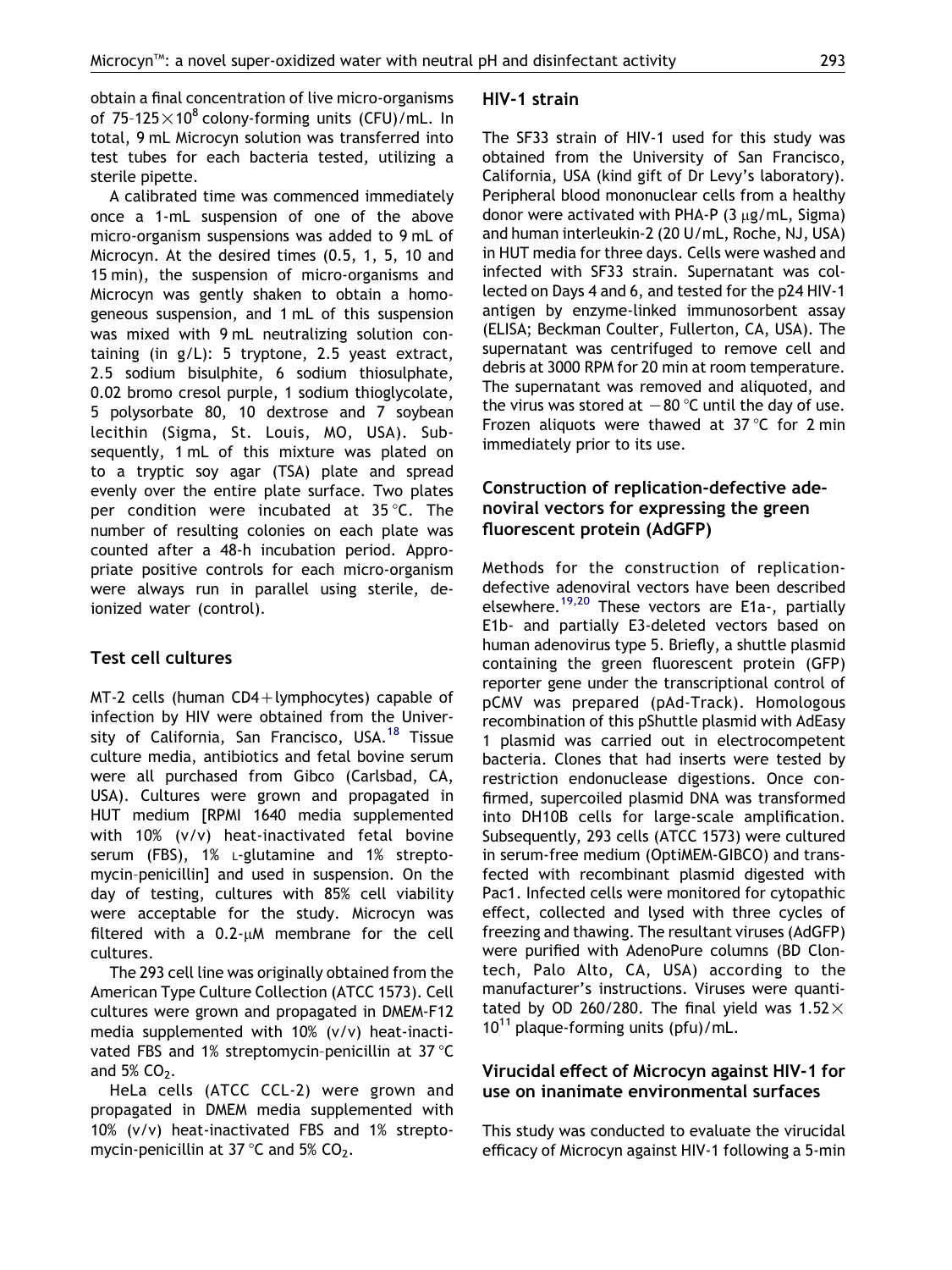exposure period. The assay analyzes four diferent conditions as decsribed below for groups A,B,C and D. Except for the control group (uninfected MT-2 cells), five dilutions were tested for all groups  $(-1)$ to  $-5$ ). Four cultures were assayed for each dilution, giving a total of 20 cultures per group. This study was conducted in compliance with the Environmental Protection Agency (EPA) protocol $^{21}$  $^{21}$  $^{21}$ and the US EPA Good Laboratory Practice set forth in 40 CFR part 160.

#### Preparation of virus films

Films of virus were prepared by spreading 0.2 mL virus inoculum uniformly over the bottoms of 55  $cm<sup>2</sup>$  sterile polystyrene Petri dishes. The virus films were air-dried at room temperature  $(21 \degree C)$  in a biological safety cabinet until they were visibly dry  $( $\sim$  20 min).$ 

#### Drying effect control (Group A)

A virus film was prepared as described above. The control film was exposed to 2 mL HUT medium for 5 min. The virus was then scraped and diluted.

## Treatment of virus films with test substance (Group B)

Separate dried films were each exposed to 2 mL Microcyn for 5 min at room temperature. Following exposure, the plates were scraped to resuspend the contents of the plate. The virus–Microcyn mixture was immediately diluted (10<sup>-1</sup>) in HUT medium. Serial tenfold dilutions of this resulting suspension were assayed for infectivity.

#### Direct cytotoxicity control (Group C)

To control for a possible direct cytotoxic effect of Microcyn on MT-2 cells, a 2-mL aliquot of Microcyn was diluted serially (10 $^{-1}$  to 10 $^{-5}$ ) in medium and inoculated into MT-2 cell cultures. Cytotoxicity of the cell cultures was scored simultaneously with the other groups.

#### Viral viability control (Group D)

To ensure that the virus strain (SF33) was capable of replicating and causing cytopathic effects in all cases, the procedure was repeated with a viral suspension that had remained in HUT medium without being dried. Serial tenfold dilutions  $(-1)$ to  $-5$ ) in HUT medium were used.

#### HIV-1 infectivity assays

The MT-2 cell line was used as the indicator cell line in the infectivity assays. This line shows a cytopathic effect consisting of syncytia formation when infected with HIV-1. Four microwells were inoculated with 0.2 mL of each dilution of the reconstituted virus suspension from test (reconstituted in Microcyn) and control (reconstituted with control medium) groups. Uninfected cell controls were inoculated with test medium alone. Cultures were incubated at 37 °C and 5% CO<sub>2</sub>. The cultures were scored periodically every two days for the presence or absence of a cytopathic effect, as well as the presence of p24-HIV-1 antigen by ELISA (HIV-1 p24 Ag EIA, Beckman Coulter as per the manufacturer's instructions. Calculations of  $TCID_{50}$ were made using the formula from Reed and Muench.<sup>[22](#page-8-0)</sup>

#### Adenovirus infectivity assays

This study was conducted to evaluate the virucidal efficacy of Microcyn against adenovirus encoding the green fluorescent protein gene (AdGFP), following different exposure periods. The test is based on the detection of fluorescence emission from HeLa cells infected with either control or Microcyn-treated AdGFP. A control virus aliquot  $(1.5 \times 10^8$  pfu) was exposed to 1 mL saline solution for 10 min and further diluted in 1 mL of culture medium supplemented with 10% FBS. Virus-Microcyn mixtures were also prepared with AdGFP (1.5 $\times$  $10^8$  pfu) exposed to 1 mL of Microcyn for 1, 5 and 10 min and further diluted in 1 mL of supplemented medium. Cells  $(5 \times 10^5$ /well) were washed twice with phosphate buffer and further infected with control AdGFP or adenovirus–Microcyn mixtures for 2 h at 37 °C, 5% CO<sub>2</sub>. Only 1 mL of the control virus or the virus–Microcyn mixture was used to infect HeLa cells for 2 h (i.e. equivalent to 150 multiples of infection, m.o.i.). At the end of the exposure, Microcyn was inactivated with the addition of 1 mL 10% FBS supplemented medium. At 24 h post infection, cells were harvested and GFP fluorescence was measured on a FACScalibur flow cytometer (Becton Dickinson; Fullerton, CA, USA). Data were acquired and analysed using the CELL Quest software program. Results are expressed as percentage of cells expressing GFP. All experiments were carried out in triplicate.

#### Sporicidal acitivity of Microcyn

The purpose of these experiments was to assess the activity of Microcyn against spores of B. atrophaeus. These assays were based on the method used previously for another SOW.<sup>[23](#page-8-0)</sup> Onemillilitre incubations consisted of 0.1 mL of B. atrophaeus (ATCC #9372) spore suspension  $(10^7)$ spores) and 0.9 mL of Microcyn. Every minute for 5 min, an incubation was neutralized with 9 mL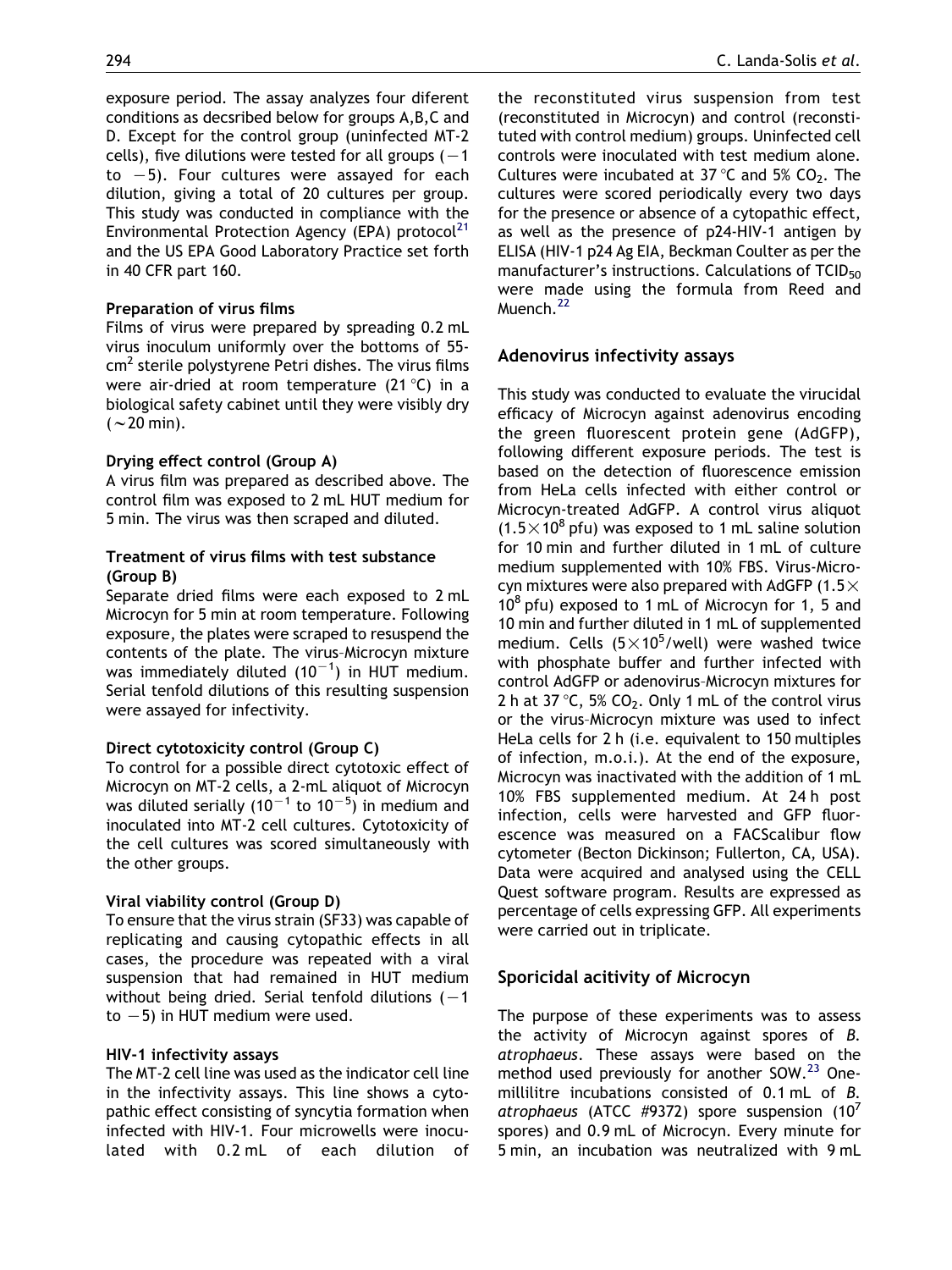| surface            |                                 |                                      |                                         |                                     |
|--------------------|---------------------------------|--------------------------------------|-----------------------------------------|-------------------------------------|
| SF33 dilution      | Dried SF33 and HUT<br>(Group A) | Dried SF33 and<br>Microcyn (Group B) | Cytotoxic control<br>Microcyn (Group C) | Untreated SF33 and<br>HUT (Group D) |
| Uninfected cells   |                                 |                                      | <b>NNNN</b>                             | 0000                                |
| $10^{-2}$          | $++++$                          | 0000                                 | <b>NNNN</b>                             | $++++$                              |
| $10^{-3}$          | $++++$                          | 0000                                 | <b>NNNN</b>                             | $++++$                              |
| $10^{-4}$          | $0 + +0$                        | 0000                                 | <b>NNNN</b>                             | $++++$                              |
| $10^{-5}$          | 0000                            | 0000                                 | <b>NNNN</b>                             | 0000                                |
| $10^{-6}$          | 0000                            | 0000                                 | <b>NNNN</b>                             | 0000                                |
| TCID <sub>50</sub> | $10^{4.0}$                      | $<$ 10                               | $<$ 10                                  | $10^{4.5}$                          |

Table I Effects of Microcyn following a 5-min exposure to human immunodeficiency virus-1 dried on an inanimate

Presence  $(+)$  or absence (0) of cytopathic effect of serial tenfold dilutions of SF33 on each of four microwells with MT-2 cells. SF33 virus (200 µL) was previously desiccated and reconstituted in HUT or Microcyn (Groups A and B, respectively) or only diluted in HUT medium without drying (Group D). TCID<sub>50</sub> is the total dilution causing syncytia in half of the wells assayed. NNNN, non-toxic.

tryptic soy broth (TSB) media, 1 mL  $(10\% = 10^6$ spore equivalents) was plated on to TSA plates, incubated for 24 h at 35  $°C$ , and any resulting bacteria colonies were counted. For the firstminute samples, dilution series were performed to obtain accurate colony counts.

# Results

## Bactericidal and fungicidal activities

The efficacy of Microcyn for inactivating E. coli, S. aureus, P. aeruginosa, S. typhi and C. albicans was evaluated. Each strain of approximately  $10^8$  CFU/mL was inoculated in 9 mL Microcyn or 1 mL sterile, de-ionized water (control) and incubated at room temperature for 30 s and 1, 5, 10 and 15 min. The surviving population of each pathogen at each sampling time was determined on TSA. Under these conditions, an exposure time of 30 s was enough to completely inactivate all pathogens tested in the treatment samples (99.9999% reduction). Thus, a  $log_{10}$  reduction factor of 8 in the level of all pathogens occurred in the treatment samples incubated for only 30 s at room temperature. The counts of all these pathogens in control samples remained the same throughout the incubation. Results indicate that Microcyn is an active bactericidal and fungicidal SOW.

## Virucidal activity of Microcyn against SF33 strain of HIV-1

Results of tests with a single batch of Microcyn exposed to HIV-1 for 5 min are shown in Tables I and II. TCID<sub>50</sub> in the dried virus control (from 200  $\mu$ L of original suspension) was  $10^{4.0}$  by cytopathic effect and  $10^{4.5}$  by antigen p24 of HIV-1 production

(Table I). Following exposure to Microcyn, test virus infectivity was not demonstrated in the viral suspension at any dilution (TCID $_{50}$  < 10). Test substance cytotoxicity upon MT-2 cells was ruled out (Group C), since dilution of Microcyn equal to those used in the tests had no cytopathic effect in the absence of virus (TCID<sub>50</sub> $<$ 10). The viability control (Group D) showed that the virus remains viable when dried, given that the  $TCID_{50}$  diminished by less than 10 in this control ([Table II\)](#page-5-0). Under these test conditions, Microcyn demonstrated complete inactivation of the HIV-1 as required by the EPA for virucidal claims.

## Virucidal activity of Microcyn against adenovirus serotype 5, AdGFP

The efficacy of Microcyn for inactivating adenovirus encoding the GFP gene was evaluated. The test is based on the detection of fluorescence emission from HeLa cells infected with either control AdGFP viruses or Microcyn-treated AdGFP. Infection of HeLa cells was always carried out with  $7.5\times$  $10^7$  pfu/mL (i.e. 150 m.o.i.). In all test conditions, cells appeared normal under light microscopy. As shown in [Figure 1,](#page-5-0) the background fluorescence measured in control HeLa cells was 0.06%. After infection with control AdGFP, 88.51% of HeLa cells expressed GFP. Following exposure to Microcyn, adenovirus infectivity decreased in an inversely proportional manner to the exposure period. Thus, virus treated with Microcyn for 1, 5 and 10 min could only express GFP in 2.8%, 0.13% and 0.09% of HeLa cell cultures, respectively. Considering the autofluorescence and the initial viral load for all tested conditions (i.e.  $7.5 \times 10^7$  pfu), the infectious titre was  $6.6 \times 10^7$  pfu in the control AdGFP-HeLa group. In the groups where the virus had been treated with Microcyn, the infectious titres were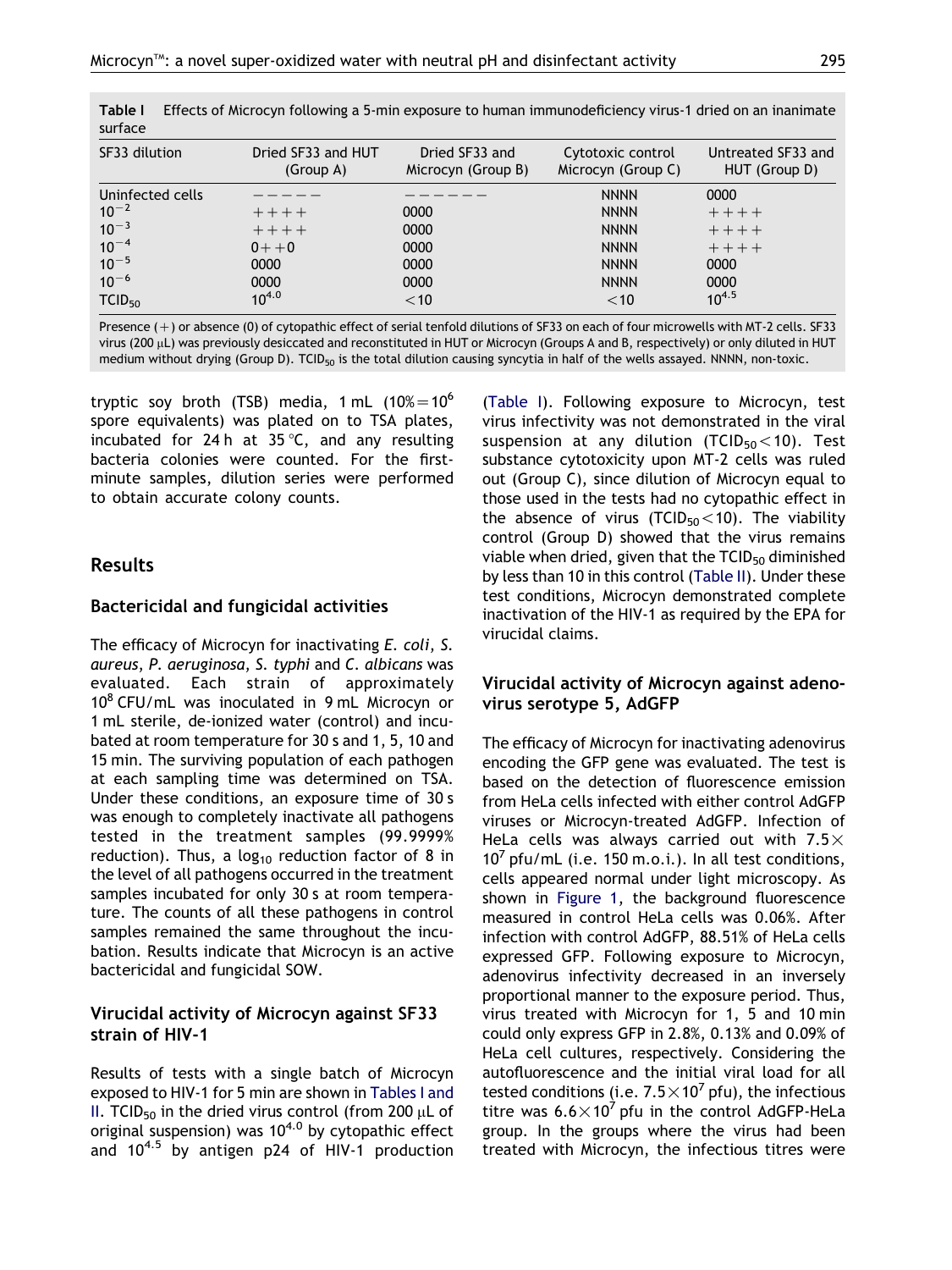<span id="page-5-0"></span>

| Infectivity of human immunodeficiency virus-1 (HIV-1) under different experimental conditions<br>Table II |  |                                     |                                          |                                            |  |
|-----------------------------------------------------------------------------------------------------------|--|-------------------------------------|------------------------------------------|--------------------------------------------|--|
| SF33 dilution                                                                                             |  | HUT-reconstituted SF33<br>(Group A) | Microcyn-reconstituted<br>SF33 (Group B) | Untreated SF33 diluted in<br>HUT (Group D) |  |
| $\mathbf{0}$                                                                                              |  |                                     |                                          | 0000                                       |  |
| $10^{-2}$                                                                                                 |  | $+ + + +$                           | 0000                                     | $+++++$                                    |  |
| $10^{-3}$                                                                                                 |  | $++++$                              | 0000                                     | $+ + + +$                                  |  |
| $10^{-4}$                                                                                                 |  | $+++++$                             | 0000                                     | $++++$                                     |  |
| $10^{-5}$                                                                                                 |  | 0000                                | 0000                                     | $0 + 0 +$                                  |  |
| $10^{-6}$                                                                                                 |  | 0000                                | 0000                                     | 0000                                       |  |
| $TCID50/200 \mu L$                                                                                        |  | $10^{4.5}$                          | $<$ 10                                   | $10^{5.0}$                                 |  |

Presence  $(+)$  or absence (0) of p24 antigen in supernatant from each of four microwells with MT-2 cell culture inoculated with SF33 strain of HIV-1. SF33 virus (200 µL) was previously desiccated and reconstituted in HUT or Microcyn (Groups A and B, respectively) or only diluted in HUT medium without drying (Group D). TCID<sub>50</sub> was interpolated with the total dilutions from the original viral suspension that were added to the wells (see Methods).

 $2.0{\times}$ 10 $^{6}$ ,  $5.2{\times}$ 10 $^{4}$  and  $2.2{\times}$ 10 $^{4}$  at 1, 5 and 10 min of virus exposure to Microcyn, respectively. Therefore, the  $log_{10}$  reduction factor was 1.5, 3.1 and 3.5 at 1, 5 and 10 min of viral exposure to Microcyn, respectively. It is important to underline that these values were retrieved from flow cytometry analysis. In contrast, with fluorescence microscopy, no fluorescent cells could be



Figure 1 Flow cytometric analysis of the activity of Microcyn against adenovirus type 5. (a) Gating strategy of uninfected HeLa cells on FL1 channel. (b) Autofluorescence of uninfected HeLA cells in M1. (C–F) percentage of nonfluorescent (uninfected) cells in M1 and fluorescent cells in M2. HeLa cells were infected 150 m.o.i. of either untreated AdGFP (c) or Microcyn-treated AdGFP for 1, 5 and 10 min (d, e and f, respectively). Representative experiment of a series of three.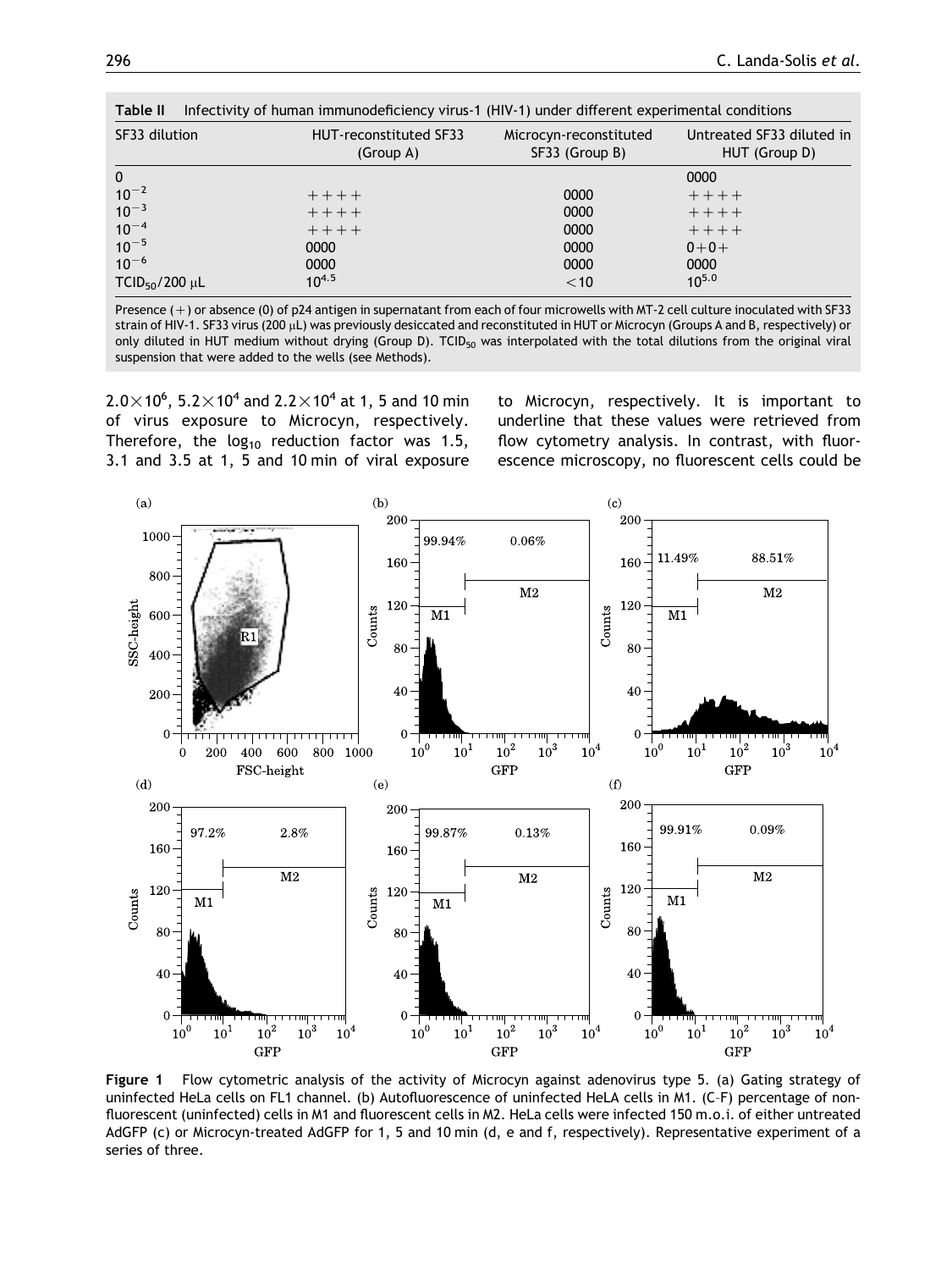

Figure 2 Light and fluorescence microscopy of HeLa cells exposed to 150 m.o.i. of either untreated AdGFP adenovirus or Microcyn-treated AdGFP. Only cells exposed to untreated AdGFP adenovirus were infected and appeared green under fluorescence microscopy (Panels a and c). In contrast, it was impossible to detect any fluorescent cells if the AdGFP had been treated with Microcyn for at least 1 min (Panel d), although cells appeared normal under light microscopy (Panel b). Original magnification  $\times$  10.

detected if the virus had been treated with Microcyn for at least 1 min (Figure 2). In any case, cells exposed to the untreated or to the Microcyn-treated viruses always appeared normal under light microscopy (Figure 2). Taken together, these results demonstrate that virus exposure to Microcyn for 5 min achieves a  $log_{10}$ reduction factor in the viral load of 3 and that complete inactivation is achieved in 10 min of exposure to Microcyn.

# Sporicidal activity of Microcyn against B. atrophaeus

Results of tests with three batches of Microcyn exposed to B. atrophaeus spores for 5 min are shown in Figure 3. Under these test conditions, Microcyn demonstrated complete inactivation of B. atrophaeus spores within 2–3 min. Within 1 min, a  $log_{10}$  reduction factor >1 in spore viability was achieved with Microcyn exposure. At 2 min, the  $log_{10}$  reduction factor was  $>4$  in spore viability. Similar incubations using either 70% ethanol or 70% isopropanol (both in water) showed no reduction in



Figure 3 Sporicidal activity of Microcyn against Bacillus atrophaeus.  $10^7$  spores were challenged in 1-mL volumes consisting of 0.1 mL spore suspension and 0.9 mL Microcyn. At the indicated times, the incubations were neutralized with 9 mL TSB media and plate counts (1 mL total volume, 10<sup>6</sup> spore equivalents) were performed to assess surviving spores. The results of three experiments on different batches of Microcyn are shown.

B. atrophaeus spore viability within the incubation period of these tests (data not shown).

# **Discussion**

The antimicrobial activity of Microcyn was tested against bacteria, spores, fungi and viruses under conditions of free organic matter in the laboratory. From our data, it can be concluded that Microcyn exerts a wide antimicrobial spectrum, as reported previously for acidic SOWs.[3,9,11,24–28](#page-7-0)

We initially assessed the germicidal activity of Microcyn following the protocol described in the Mexican Official Norm, NMX-BB-040-SCFI-1999.<sup>[17](#page-8-0)</sup> In compliance with the Mexican Norm, Microcyn completely killed all of the S. aureus and E. coli in 30 s of exposure at room temperature. However, a germicide does not automatically kill other pathogenic bacteria, spores, viruses, tuberculosis or fungi. Furthermore, since bactericides are specific, they are only useful when the pathogens are identified. Thus, we also tested the microbiocidal activity of Microcyn against other pathogenic bacteria and fungi of epidemiological significance. Accordingly, P. aeruginosa, S. typhi and C. albicans were completely destroyed in 30 s of exposure under the same test conditions.

To support claims of high-level disinfection capabilities of Microcyn, sporicidal tests against B. atrophaeus were conducted. Microcyn achieved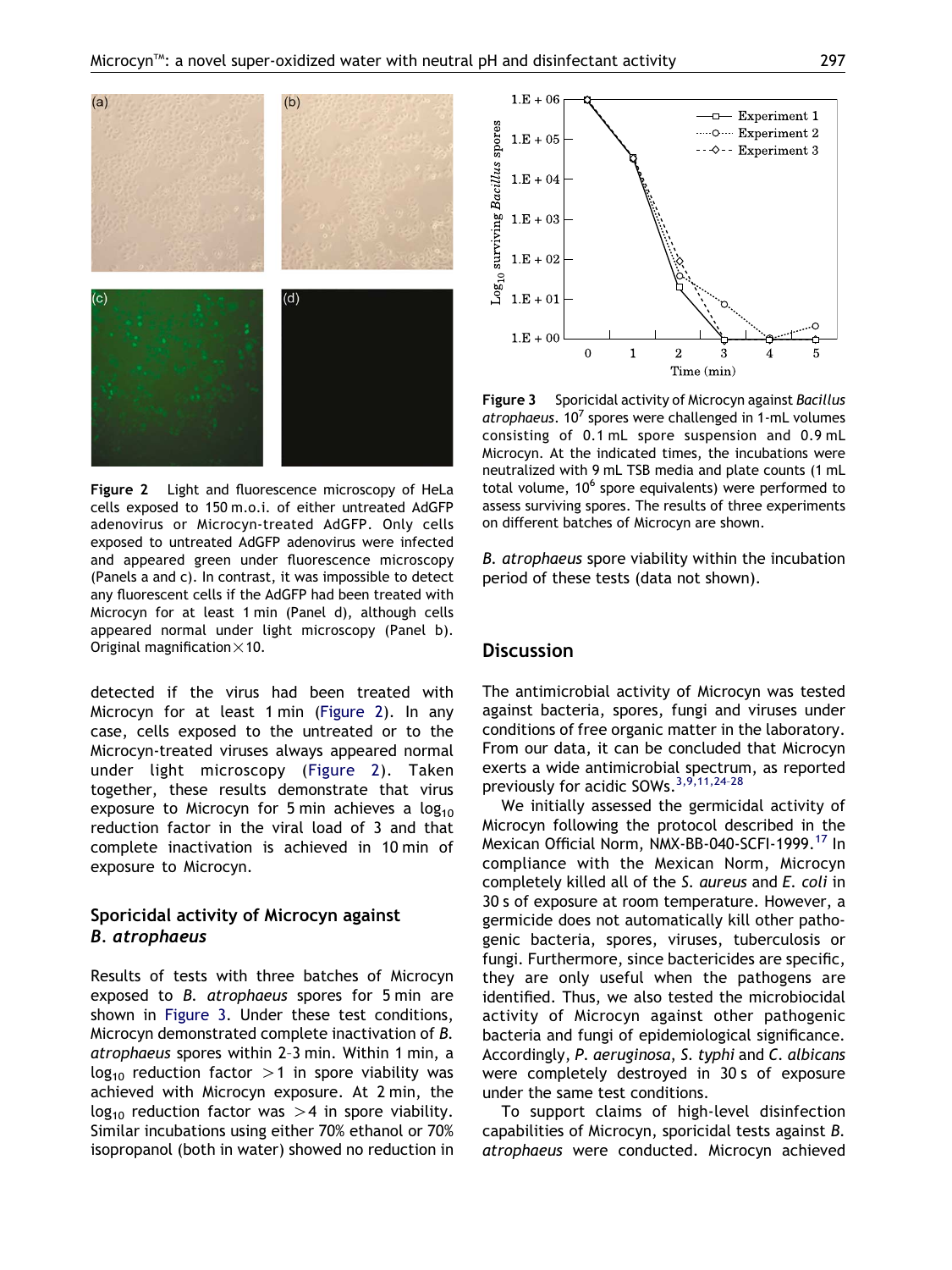<span id="page-7-0"></span>nearly a 10<sup>5</sup>-fold reduction in spore viability within 2 min and a 10<sup>6</sup>-fold reduction in 3 min of exposure. The mechanism of spore killing may be related to reactive chlorine and oxygen species damage to the inner membrane. $^{29}$  $^{29}$  $^{29}$  These results compare with those of Sterilox<sup>®</sup>, a product with three to four times higher available chlorine than Microcyn.<sup>[23,26](#page-8-0)</sup> These results show that Microcyn could be a superior product in that it is pH neutral and has a longer shelf life (discussed below). Tests against spores of Clostridium sporogenes as required by the Association of Official Analytical Chemists are now being conducted.

Acidic SOWs have been successful in modifying the infectivity of HIV in a time- and concentrationdependent manner.  $11,25$  Thus, a test to substantiate virucidal effectiveness of neutral-pH Microcyn was also performed following the EPA protocol for disinfection of inanimate environmental surfaces.<sup>[20](#page-8-0)</sup> For this purpose, we assayed the cytopathic activity and virus replication of HIV-1 (Ag p24 ELISA kit) with untreated and Microcyn-treated viruses. Experimental infection with control HIV-1 exerted a cytopathic effect and Ag p24 protein release into the supernatant in infected MT-2 cultures. In contrast, Microcyn treatment of HIV-1 for 5 min achieved a log<sub>10</sub> reduction factor  $>$ 3 in the viral load as measured in MT-2 cultures by both assays. These results comply with the level of efficacy that the EPA requires for virucidal activity against HIV-1 on inanimate surfaces.<sup>[21](#page-8-0)</sup>

Since claims of virucidal activity for a product must also be restricted to those viruses that have actually been tested (e.g. HIV-1), we also tested the activity of Microcyn against DNA adenovirus type 5. In this case, we simulated laboratory in-use conditions with suspensions of viruses. In order to increase the sensitivity of the test, we also measured the fluorescent light emitted by AdGFPinfected cells with the use of a flow cytometer instead of using fluorescence microscopy. Under these strict conditions, we also achieved a  $log_{10}$ reduction factor  $>$  3 in the viral load after a 5-min exposure to Microcyn.

Together, these results show that Microcyn exerts a wide antimicrobial spectrum as stated above for acidic SOWs.<sup>9,22-24</sup> However, Microcyn could have major advantages over them. Firstly, because its shelf life is at least one year according to the manufacturer's label, it is not necessary to prepare Microcyn freshly, as required for acidic SOWs with short shelf lives.<sup>23,25</sup> Therefore, it is not necessary to purchase any equipment to produce SOW on-site or to hire specialized personnel for its operation. Furthermore, the low pH and high AFC level  $(>650$  ppm) in acidic SOWs make them

corrosive.<sup>[10,23,25](#page-8-0)</sup> In fact, one company has voided the warranty on its endoscopes if acidic SOWs are used to disinfect them. $30$  These obstacles, corrosion and instability, have been major limitations for the use of acidic SOWs in clinical practice in the past and could be overcome by neutral-pH, low-AFC agents such as Microcyn. Validation tests are now being conducted.

However, the concept of SOW to create a highlevel disinfectant (or sterilant) maintains its appeal because the basic materials, saline solution and electricity, are inexpensive. In addition, the end product is non-flammable and there are no special requirements for handling or disposal. Therefore, SOWs such as Microcyn are environmentally safe agents and the costs derived from the disposal of toxic chemicals in hospitals could diminish by simply discarding them locally.

Altogether, these data suggest that Microcyn could play a significant role as an effective and safe disinfectant in hospital practice. Additional studies are now being conducted to determine if this solution may be used as an antiseptic and highlevel disinfectant.

## Acknowledgements

We are grateful to E. Nateras for confirmation of bacteriological results at a third-referral laboratory in México city (CENCON) and to David Ramírez for technical support at the CTU-CNR.

# References

- 1. Rutala WA, Weber DJ. New disinfection and sterilization methods. Emerg Infect Dis 2001;7:348—353.
- 2. Nelson D. Newer technologies for endoscope disinfection: electrolyzed acid water and disposable-component endoscope systems. Gastrointest Endosc Clin N Am 2000;10: 319—328.
- 3. Sekiya S, Ohmori K, Harii K. Treatment of infectious skin defects or ulcers with electrolyzed strong acid aqueous solution. Artif Organs 1997;21:32—38.
- 4. Ohno H, Higashidate M, Yokosuka T. Mediastinal irrigation with superoxidized water after open-heart surgery: the safety and pitfalls of cardiovascular surgical application. Surg Today 2000;30:1055—1056.
- 5. Inoue Y, Endo S, Kondo K, et al. Trial of electrolyzed strong acid aqueous solution lavage in the treatment of peritonitis and intraperitoneal abscess. Artif Organs 1997;21:28—31.
- 6. Sakashita M, Iwasawa A, Nakamura Y. Antimicrobial effects and efficacy on habitually hand-washing of strong acidic electrolyzed water—a comparative study of alcoholic antiseptics and soap and tap water. Kansenshogaku Zasshi 2002;76:373—377.